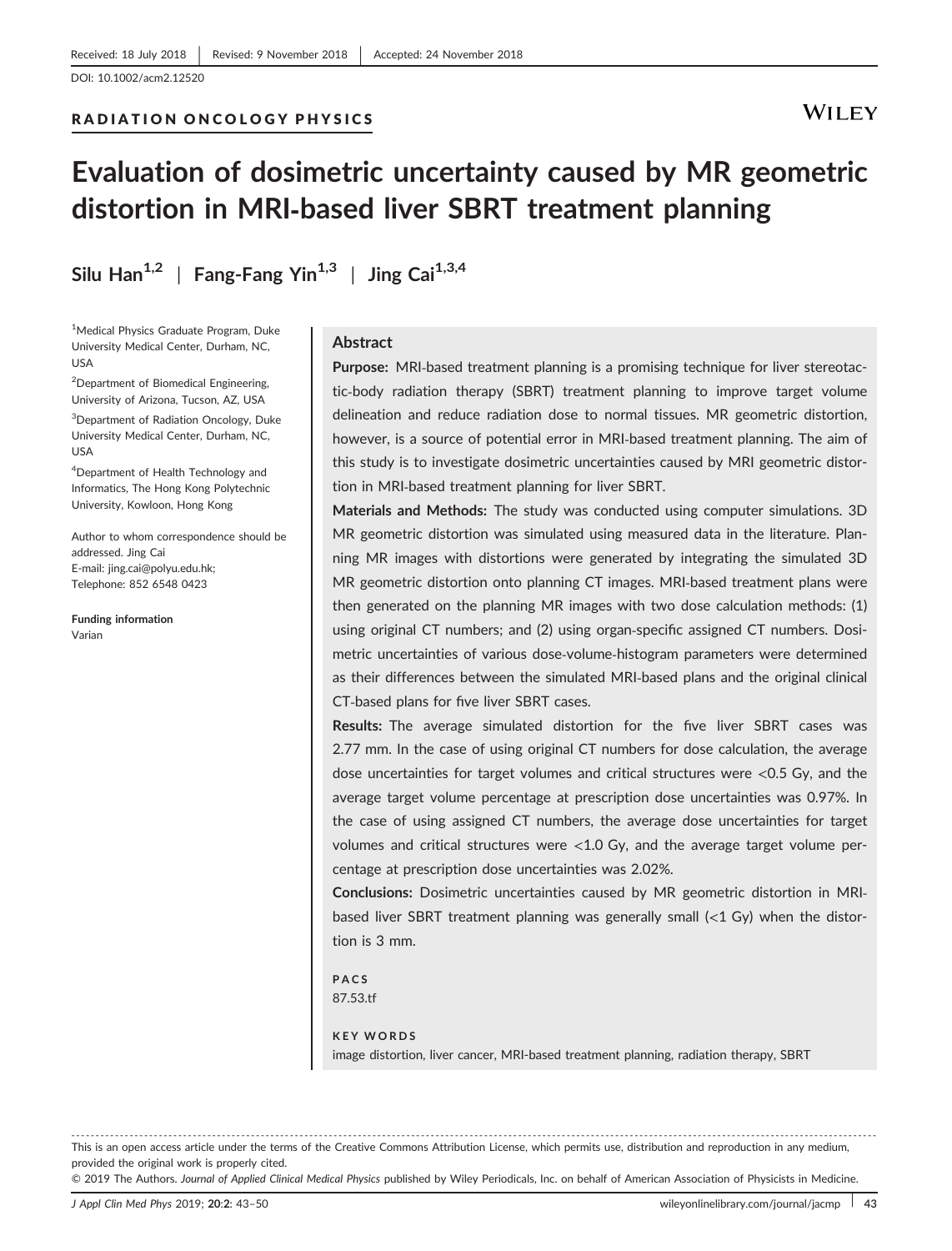#### 1 | INTRODUCTION

The American Cancer Society estimates that in 2018, about 42 220 adults (30 610 in men and 11 610 in women) in the United States will be diagnosed with primary liver cancer.<sup>1</sup> Liver is also a common site of metastases. $2,3$  Nearly 70–90% of liver metastases cannot be resected through surgery.<sup>3</sup> Stereotactic body radiotherapy (SBRT) has been shown to improve the local control rate of liver cancer. Different from the conventional radiation therapy which uses low fractional dose of ~2 Gy/fx, SBRT has a substantially greater cell-killing effect using very high fractional dose of  $10-20$  Gy/fx,<sup>4,5</sup> leading to the excellent local tumor control rates of >90% if adequate radiation dose is delivered.<sup>6</sup> Sharp dose fall off outside the target volume of SBRT requires precise contouring of target volume and organs at risk (OARs).7,8 Advanced imaging techniques, such as 4D‐CT, are commonly used for precise tumor volume contouring in SBRT.

Current liver SBRT technique is CT‐based. However, CT is known to have low soft tissue contrast, and thus inability to accurately determine tumor volume and tumor motion in the abdomen. $9-$ <sup>12</sup> In current liver SBRT treatment planning, MRI is often fused to CT to assist target volume delineation. This approach is not ideal as the registration between CT and MRI is prone to errors, and large safety margin is often needed to compensate for this uncertainty,  $13$ which will increase the radiation dose to OARs. Therefore, current CT-based liver SBRT treatment planning is ineffective and inefficient. It requires multiple imaging scans (CT, multiple MRI, etc.) and additional planning efforts (CT‐MRI registration, contour transfers, etc.), which increases the planning time, cost, and associated uncertainties. There is a clear need for improved liver SBRT technology.

Compared to CT, MRI has many significant advantages for radiotherapy planning, including superior tumor and soft‐tissue contrast, flexible imaging orientation, freedom from radiation exposure, and real-time imaging. MRI-based treatment planning is an emerging technique that can potentially improve tumor volume accuracy and dosimetry as compared to CT‐based planning for certain cases. MRI‐ based treatment planning has been developed in brain, head and neck, and prostate. Paradis et al. $^{14}$  proposed to generate synthetic CT images by segmenting brain tissues in MR images based on probabilistic classification using fuzzy c‐means clustering and assigning corresponding weighed CT number to each voxel. Dosimetric comparison was performed between CT-based and MRI-based brain volumetricmodulated radiation therapy treatment planning. Hsu et al. $15$  investigated probabilistic tissue classification based on fuzzy c-means clustering for soft tissue segmentation in head and neck, and performed CT number assignment according to the International Commission on Radiation Units and Measurements (ICRU) Report 46. Chen et al.<sup>16</sup> illustrated MRI‐based treatment planning for prostate intensity‐modulated radiation therapy (IMRT) through Atlas registration.

MRI-based treatment planning is a promising technique for liver SBRT, improving target volume delineation accuracy and reducing radiation dose to the OARs. However, MRI geometric distortion is a known important concern in MRI-based treatment planning $17,18$  and may cause dosimetric uncertainties, which is especially critical for liver SBRT due to its hypofractionation. It is therefore the goal of this study to quantitatively evaluate the dosimetric uncertainties caused by MR geometric distortion in MRI‐based liver SBRT treatment planning. We performed computer simulation studies based on measured MRI distortion data and clinical liver SBRT plans to evaluate the dosimetric effects of various scenarios of MRI distortion.

#### 2 | MATERIALS AND METHODS

#### 2.A 3D MRI distortion simulation based on measured distortion data

3D MRI distortion was simulated based on sparsely measured MRI distortion data reported in the literature.<sup>17,18</sup> All MR images are expected to be distortion corrected using vendor's correction algorithms prior to any radiation therapy application. The simulated distortions consider only the system related distortions mainly caused by the inhomogeneities of main magnetic field  $B_0$  and nonlinearities of the gradient coils. And they selected a relatively high receiver bandwidth to acquire data to decreases the signal‐to‐noise ratio, while reducing the distortion caused by susceptibility and chemical shift. Therefore, the distortion measurement is mainly from the system related distortion caused by  $B_0$  inhomogeneities and gradient coil nonlinearities. Therefore, the simulated MRI distortion here refers to the residual MRI distortion, which is of concerned in MRI‐ based treatment planning. Table 1 summarizes the sparsely measured residual MRI distortion data used in their study.<sup>17,18</sup> These data were measured on phantoms and were the averaged values of multiple investigated MRI sequences, including 2D Axial T1 FSE, 2D Axial T2 FRFSE, 3D CUBE T1, 3D CUBE T2, and 3D T1 3D SPGR. The in‐plane MRI distortions were calculated as the average of the distortion along the X and Y directions, and the through‐plane distortions were calculated along the Z direction.

The simulated in‐plane and through‐plane MRI distortions, Dis- $_{\text{in}(r1)}$  and Dis<sub>thr</sub>( $r_2$ ) respectively, was obtained by fitting the sparsely measured in‐plane and through‐plane MRI distortions (Table 1) using a two-term exponential fitting model as shown in Eq. (1a) and (1b),

$$
Dis_{in}(r_1) = a_1 \times e^{b_1 \cdot r_1} + c_1 \times e^{d_1 \cdot r_1}
$$
 (1a)

$$
Disthr(r2) = a2 \times eb2 r2 + c2 \times ed2 r2
$$
 (1b)

where  $r_1$  is the radial distance from each pixel at in-plane image to the corresponding in-plane image center  $(x = 0, y = 0)$  and  $r_2$  is the distance from each slice location to the central slice location  $(z = 0)$ . Then the radial distance r from each voxel to the scanning center  $(x = 0, y = 0, z = 0)$  and the 3D MRI distortion  $Dis_{sim}(r)$  was then calculated as Eq. (2a) and (2b):

TABLE 1 Residual MRI geometric distortions used in this study.

| Distance to center (mm)           | 100  | 150  | 200  | 250  |
|-----------------------------------|------|------|------|------|
| In-plan mean distortion (mm)      | 0.33 | 0.35 | 0.51 | 1.95 |
| Through-plan mean distortion (mm) | 0.35 | 0.51 | 0.72 | 1.77 |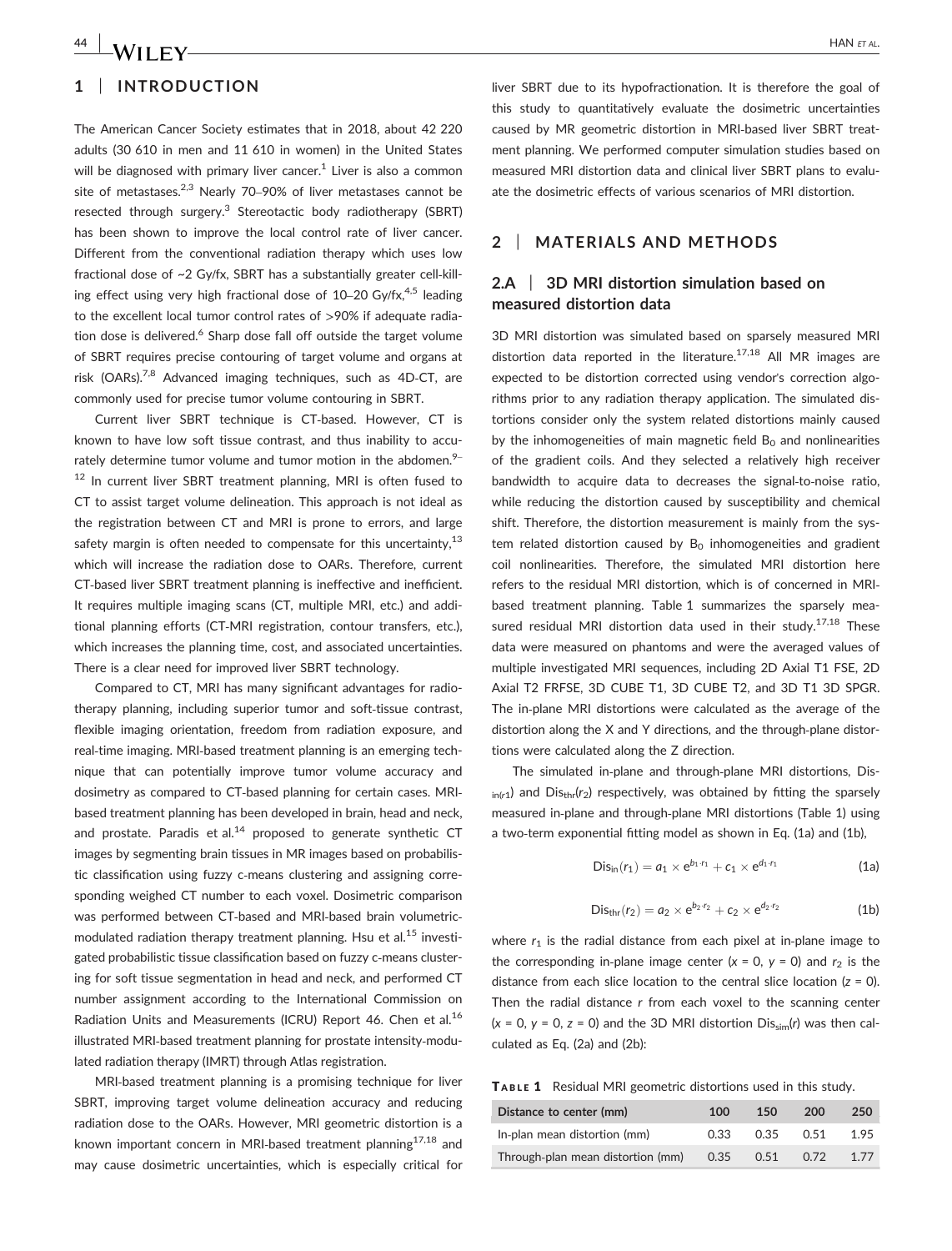$$
r = r_1^2 + r_2^2 \tag{2a}
$$

$$
Dissim(r) = \sqrt{Disin(r1)2 + Disthr(r2)2}
$$
 (2b)

Finally, a synthetic planning image dataset with simulated distortion was generated by deforming the original planning image dataset using the above‐determined 3D MRI distortion.

#### 2.B | 3D MRI distortion simulation based on body shrinkage

It was found from the above simulation study that meaningful anatomical changes due to MRI distortion mainly occur near the bodv surface.<sup>17,18</sup> To efficiently evaluate the dosimetric effects due to different distortion magnitudes, we used a simple "body shrinkage" method to generate the distorted planning images by shrinking the body contour with a preset value (2, 3, 4, and 5 mm) centripetally in the Eclipse™ Treatment Planning System.

#### 2.C | Dosimetric effects of MRI distortion in liver SBRT plan

Five clinical liver SBRT cases were included in this retrospective study. The planning CT images of the liver SBRT plans were used to generate simulated "distorted" CT planning images. For "distortion simulation" method, the simulated "distorted" CT planning images were generated by applying the MRI distortion (as a deformation field) onto the planning CT images via deformable image registration. For "body shrinkage" method, the simulated "distorted" CT planning images were generated by shrinking the body contour with a preset value (2, 3, 4, and 5 mm). For each liver SBRT case, we then generated two MRI‐based liver SBRT plans using the simulated "distorted" CT planning images:

Plan A, in which the dose is calculated on the simulated "distorted" planning CT images using the original CT numbers. Plan A is used to determine the dosimetric effects solely caused by MRI distortion, assuming that the MRI images can be precisely converted to CT images without errors in CT number assignment.

Plan B, in which the dose is calculated on the simulated "distorted" planning CT images with each organ/structure assigned with an organ‐specific CT number. This is to simulate a commonly‐used method of MRI‐to‐CT conversion via CT number assignment. In our study, assuming that the distortion to organs is relatively small, we just consider the distortion to the body surface. Therefore, in Plan B the organ‐specific CT number is assigned to structures of air, lungs and spine, which are contoured on the original CT images (without adding simulated distortion). The body structure needs to be recontoured after adding distortion and the soft tissue CT number is assigned to the new body structure. The organ‐specific CT numbers were determined as the average CT numbers of the organ/structure from five liver SBRT cases: -850 HU for air, -700 HU for the lungs,

225 HU for spine, and 0 HU for soft-tissue. Plan B is used to determine the dosimetric effects caused jointly by MRI distortion and CT number assignment.

For both Plan A and Plan B, dose calculation was performed using the same plan parameters as in the original CT‐based liver SBRT plans. The prescription dose for four cases is 50 Gy and for the remaining one is 25 Gy. Dosimetric effects on various dose‐ volume-histogram (DVH) parameters were measured as the differences between the simulated MRI-based plans (Plan A and Plan B) and the original CT-based plans. The evaluated DVH parameters included: dose received at 95% of target volume ( $D_{95}$ ) for gross tumor volume (GTV) and planning target volume (PTV), dose received at 5% of target volume  $(D_5)$  for GTV and PTV, maximum doses ( $D_{\text{max}}$ ) to spinal cord,  $D_{\text{max}}$  to stomach,  $D_{\text{max}}$  to small bowel, mean liver dose, the liver volume percentage receiving at least 30% of the prescription dose ( $V_{30\%}$ ), and the volume percentage of PTV receiving at the prescription dose  $(V_{\text{Prescription}})$ .

#### 3 | RESULTS

#### 3.A | Dosimetric effects of MRI distortion simulated using measured data

The fitted models of the in‐plane and through‐plane residual MRI distortions were determined as Eq. (3a) and (3b) respectively:

$$
Dis_{in}(r_1) = 0.0294 \times e^{0.0164 \cdot r_1} - 0.0294 \times e^{-10.1657 \cdot r_1}
$$
 (3a)

$$
Disthr(r2) = 0.0680 \times e^{0.0129 \cdot r_2} - 0.0680 \times e^{-0.4647 \cdot r_2}
$$
 (3b)

Fig. 1 shows an example of the simulated 3D MRI distortion. It can be seen, as expected, that the magnitude of MRI distortion is minimal near the image center, and increases as r increases. The maximum magnitude of the simulated 3D MRI distortion ranged from 1.69 to 3.44 mm (mean: 2.77 mm) in the five liver SBRT cases. The average patient size (maximum diameter in the left to right direction) is 41.5 cm, with the maximum patient size is 45.7 cm and the minimum patient size is 38.8 cm. Fig. 2 shows an example of the planning CT images before and after applying the simulated 3D MRI distortion, and the intensity difference map between them. It can be seen that the anatomical difference caused by the MRI distortion mainly occurred near the body surface, resulting in the so-called "body shrinkage" effect. The intensity differences within the body are minimal and have irregular patterns, implying that these differences are most likely averaged out by inter-fractional patient positioning variations.

Fig. 3 shows the dosimetric effects on various DVH parameters caused by MRI distortions in two scenarios, Plan A (red boxes) and Plan B (blue boxes), respectively. In each box, the central line mark indicates the median and the central black dot indicates the average. The bottom and top edges of the box indicate the 25th and 75th percentiles, respectively. The whiskers are lines extending above and below each box. Whiskers are drawn from the ends of the interquartile ranges to the furthest observations within the whisker length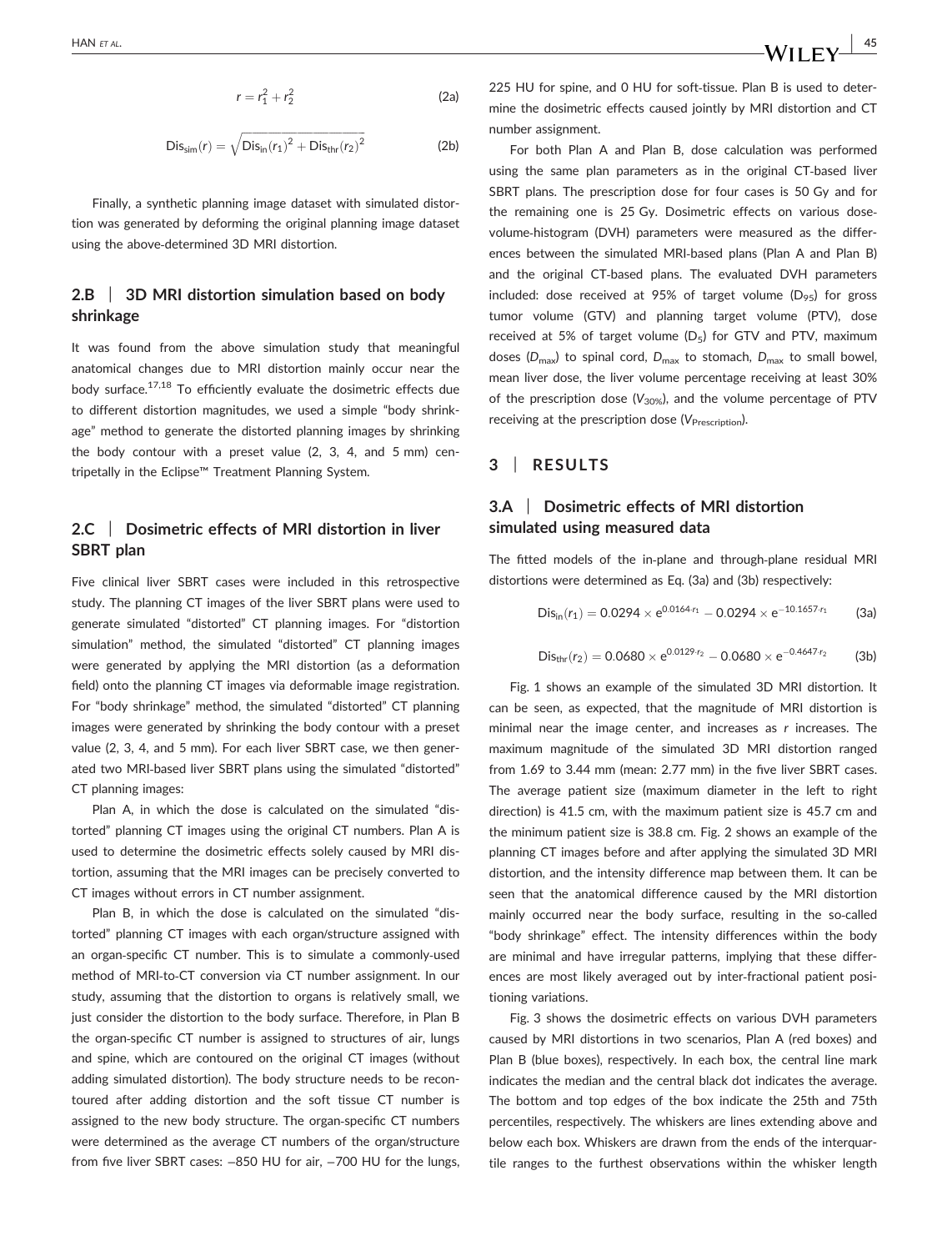

FIG. 1. Simulated 3D MRI distortion map. (a-c) MRI distortion map at axial, coronal and sagittal view, (d-f) are corresponding original CT images.

(the adjacent values). Observations beyond the whisker length are marked as outliers. By default, an outlier is a value that is more than 1.5 times the interquartile range away from the top or bottom of the box. Outliers are indicated with a red  $+$  sign.

For Plan A, the differences in  $D_{95}$  and  $D_5$  for GTV and PTV averaged  $0.24 \pm 0.19$  Gy. For the prescription dose of 50 Gy (including four cases), the maximum difference in  $D_{95}$  and  $D_{5}$  for GTV and PTV was 0.35 Gy and the maximum error percentage was 0.7%; for a prescription dose of 25 Gy, the maximum difference was 0.10 Gy and the maximum error percentage was 0.4%. And the differences in mean liver dose and liver  $V_{30\%}$  were 0.04 Gy and 0.05% respectively. The differences in other DVH parameters were minimal (<0.1 Gy or  $<$ 1.0%). For Plan B, the differences in D<sub>95</sub> and D<sub>5</sub> for GTV and PTV averaged  $0.58 \pm 0.38$  Gy. For the prescription dose of 50 Gy (including four cases), the maximum average difference in  $D_{95}$  and  $D_{5}$  for GTV and PTV was 0.76 Gy and the maximum error percentage was 1.52%; for a prescription dose of 25 Gy, the maximum difference was 0.26 Gy and the maximum error percentage was 1.04%. And the differences in mean liver dose and liver  $V_{30\%}$  were 0.11 Gy and 0.21%, respectively. The differences in other DVH parameters were also small (< $0.1$  Gy or < $2.0\%$ ).

It can be observed from these results that: (a) dosimetric effects of MRI distortion on liver SBRT treatment plans are generally small, and (b) MRI-to-CT conversion using bulk CT number assignment tends to produce extra (but small) dosmetric uncertainties in addition to MRI distortion.

### 3.B | Dosimetric effects of MRI distortion simulated using "body shrinkage" method

Fig. 4 shows the dosimetric effects on various DVH parameters caused by different MRI distortion magnitudes which are simulated using the "body shrinkage" method. It is generally observed that the dosimetric differences increase as the MRI distortion magnitude increases, despite that they are more prominent in some DVH parameters (such as PTV  $D_5$ , PTV  $D_{95}$ , liver  $V_{30}$ %) than others (such as maximum dose to stomach).

The average maximal MRI distortion of the five liver SBRT cases is 2.77 mm as determined in our earlier simulation study. Using 2.77 mm as a referencing value for a typical maximal MRI distortion of a liver SBRT patient, we interpreted our results of the "body shrinkage" as follows. For Plan A, with the simulated centripetal MRI distortion (2–3 mm), the differences in  $D_{95}$  and  $D_{5}$  for GTV and PTV were generally small, with an average of  $0.45 \pm 0.24$  Gy. For the prescription dose of 50 Gy (including four cases), the maximum difference in  $D_{95}$  and  $D_{5}$  for GTV and PTV was 0.74 Gy and the maximum error percentage was 1.48%; for a prescription dose of 25 Gy, the maximum difference was 0.26 Gy and the maximum error percentage was 1.04%. The differences in mean liver dose and liver  $V_{30\%}$  ranged 0.05-0.09 Gy and 0.12–0.23% respectively. The differences in other DVH parameters were small  $\langle$ <0.15 Gy or <1.0%). For Plan B, the average differences in  $D_{95}$  and  $D_5$  for GTV and PTV (with simulated MR distortion = 2‐3 mm) were still small, with an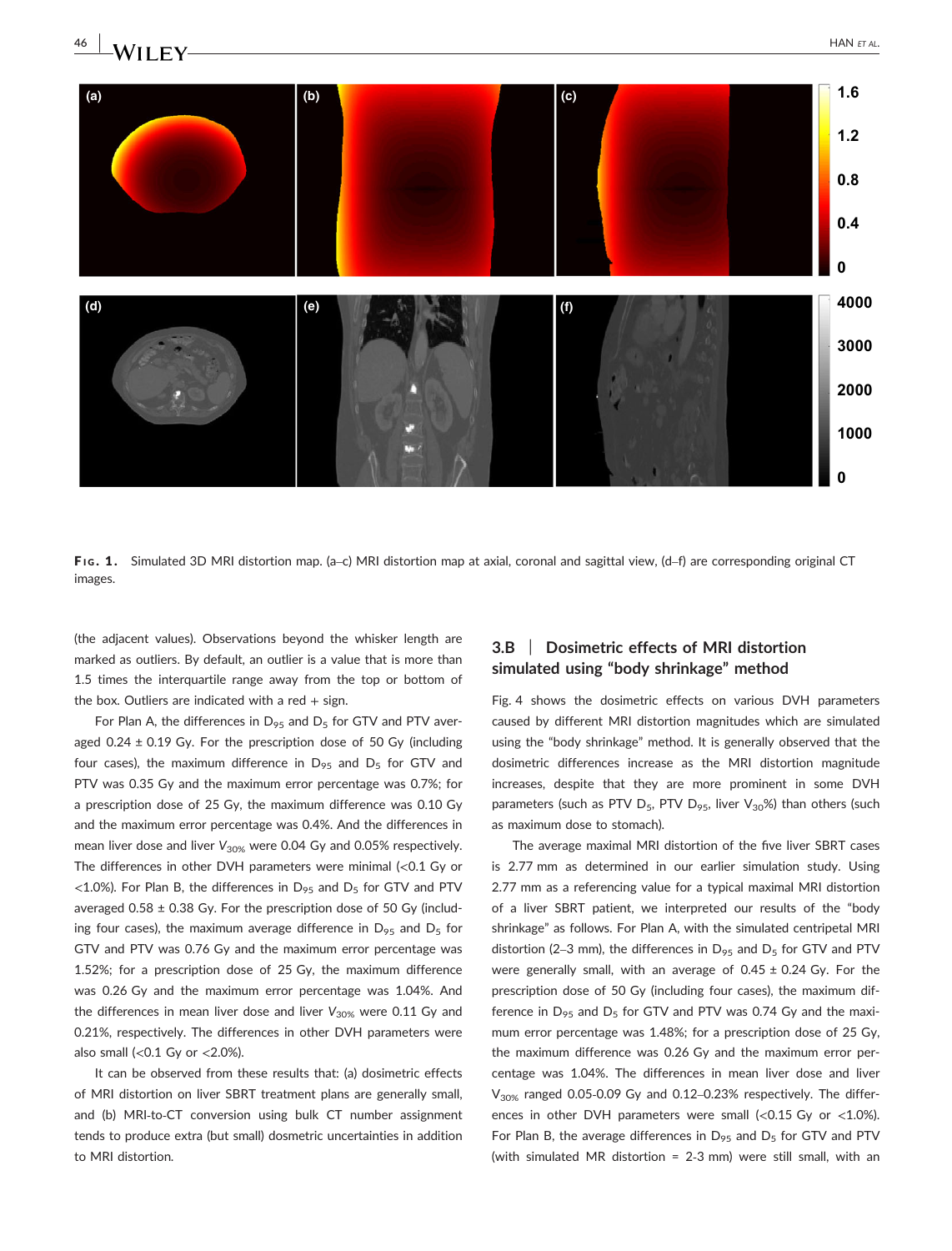

FIG. 2. Simulated planning images with geometric distortion. (a) Original CT image of one slice position, (b) CT image of one slice position added with simulated distortion, and (c) intensity difference between original image and image with distortion.



FIG. 3. Dosimetric uncertainties caused by MR geometric distortions simulation on measured distortion data.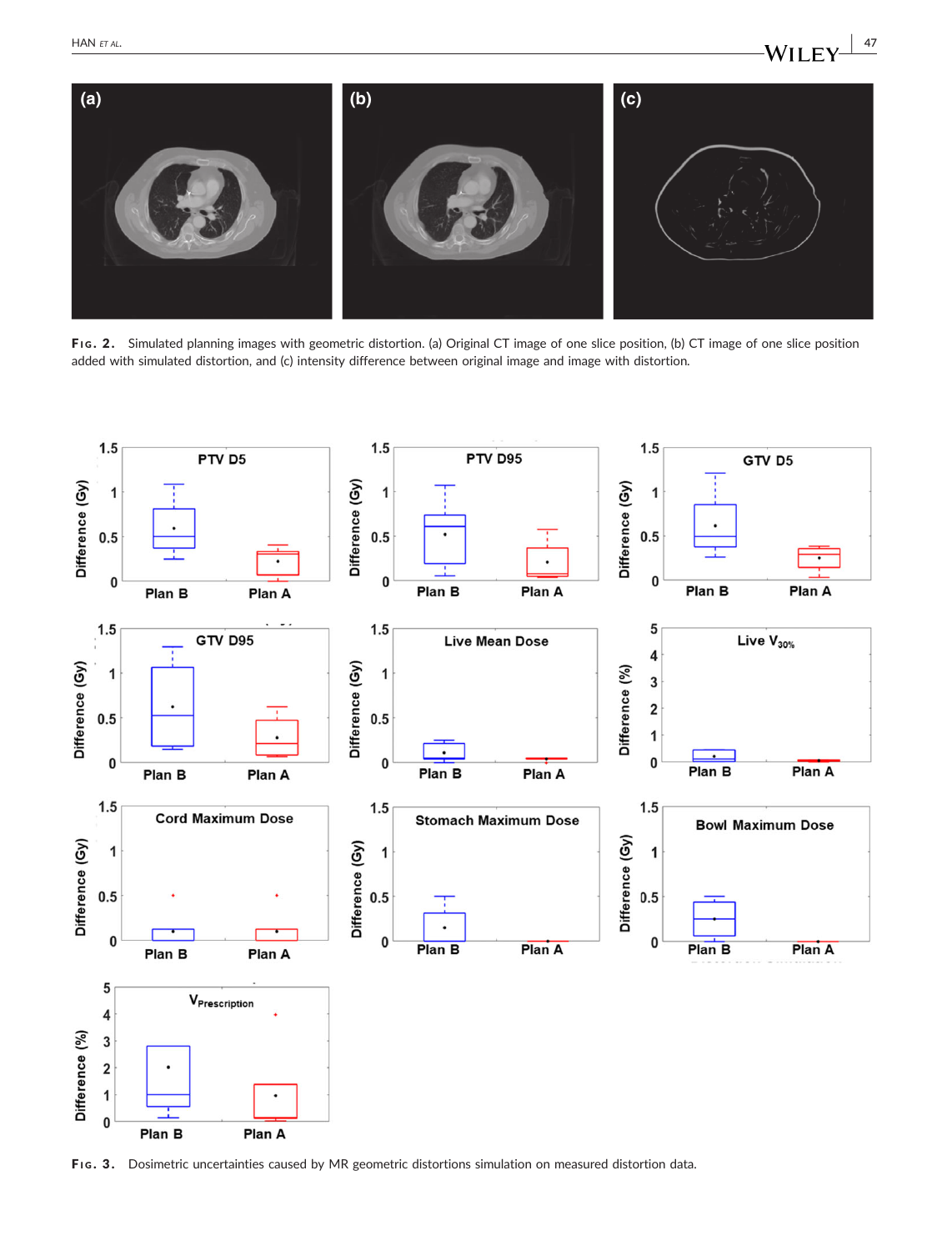

FIG. 4. Dosimetric uncertainties caused by MR geometric distortions simulation based on "body shrinkage" method.

average of  $0.45 \pm 0.37$  Gy. For the prescription dose of 50 Gy (including four cases), the maximum difference in  $D_{95}$  and  $D_{5}$  for GTV and PTV was 0.68 Gy and the maximum error percentage was 1.36%; for a prescription dose of 25 Gy, the maximum difference was 0.62 Gy and the maximum error percentage was 2.48%. The differences in mean liver dose and liver  $V_{30\%}$  were 0.10-0.14 Gy and 0.39–0.51%, respectively. The differences in other DVH parameters were also small (< $0.3$  Gy or < $1.6\%$ ).

#### 4 | DISCUSSION

Previous studies evaluated the geometric distortion and dosimetric effect using different approaches. Eleftherios et al.<sup>19</sup> detected up to 2 mm geometric distortion for a range of radial distances up to approximately 135 mm by performing rigid spatial co-registration between MR and CT images, and investigated the dosimetric uncertainties caused by spatial offsets of 0.5 up to 3 mm to the target locations. Christian et al.<sup>20</sup> measured a displacement map by detecting the difference of markers in the phantom between MR and CT images, and evaluated the dosimetric uncertainties for prostate patient by applying the displacement map to CT images. Yue et  $al.<sup>21</sup>$  fitted a second-order polynomial model to map geometric distortions using measured 3D residual geometric distortion and evaluated the dosimetric uncertainties for gastrointestinal tract, genitourinary area, thoracic area, head and neck, and spine patients by applied the distortions to CT images.

In this study, we investigated the dosimetric effects caused by MRI geometric distortion in a computer simulation study. In addition, since the lack of electron density information in MRI is the other major impediments for MRI‐based treatment planning, we also considered the dosimetric effects caused by CT number assignment.

We tried to use a more realistic geometric distortion, but due to the chemical shift effect, different MR scanners and different vendor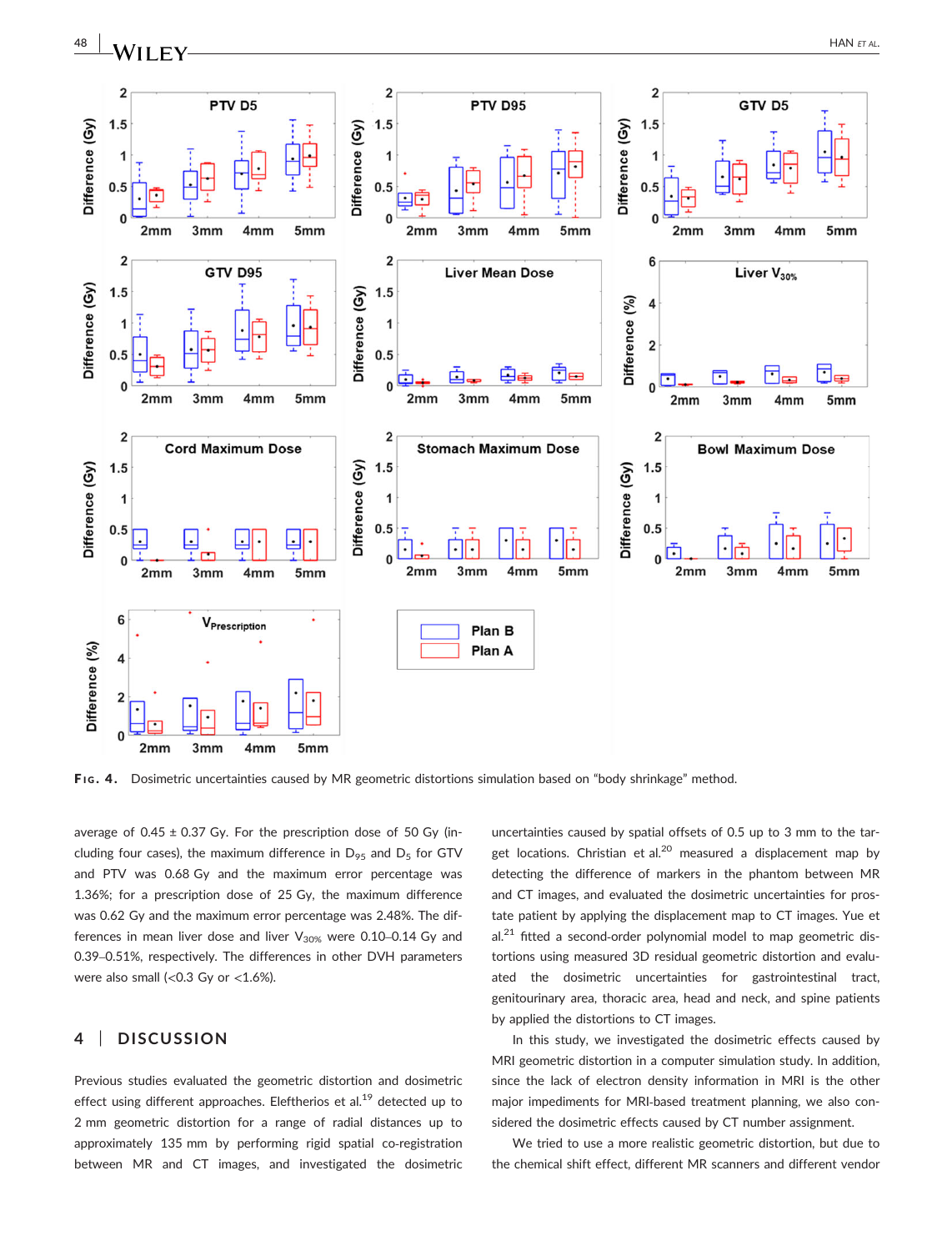correction algorithm, we cannot verify the effect of all distortions on the MRI‐based treatment planning dose calculation. We simulated MR geometric distortion based on the measured distortion on a phantom scanned with a GE 1.5T MR‐SIM scanner. The distortion difference caused by different scanning machine and different patients cannot be evaluated and considered in this study.

For MR geometric distortion simulation from "body shrinkage" method, we consider the distortion at the surface of the body. It was found that the largest distortion occurs at the surface of the body, the organs inside the body still have distortion. If the tumor is closer to the center of the image, the distortion can be neglected. However, if the tumor is closer to the surface, due to the distortion, a larger margin may need to be considered for GTV contouring. For MR geometric distortion simulation based on measured distortion data, the distortion is added to both the body surface and the organs. However, in dose calculation, we did not recontour the organ structures since we wanted to compare the dose difference by minimizing the dose difference caused by the structure contouring uncertainties. In this approach, we did not consider the distortion of the organs in dose calculation.

Based on Figs 3 and 4, from Plan A to Plan B, the deviation in  $D_{95}$  and  $D_{5}$  (distortion simulation generated from measured distortion) increases by about 0.3 Gy, while the deviation in  $D_{95}$  and  $D_{5}$ (distortion simulation from "body shrinkage") increases by only 0.02 Gy. The level of increase should have similar results for  $D_{95}$ and  $D_5$  (at 3 mm of distortion) for Plan A and Plan B. However, the increase is different. There are two reasons for the different level of increase. First of all, although 0.3 and 0.02 Gy are different, they are both very small values and may still be considered as "similar" considering the prescription dose is much higher. Secondly, for Fig. 4, the true distortion within the body is ignored. Depending on the location of the tumor, in the center or peripheral of the body, the dosimetric effect of such omission is different, which may have led to the differences as observed by the reviewer. And for Fig. 3, even though we did not recontour the organ structures after adding distortion, the CT number within the organ structures has been changed. These might cause the increase level different. This is a topic worth of further investigation.

In addition, for MR geometric distortion simulation based on the measured distortion data, we intentionally matched the imaging isocenter to the center of the MRI scanner. For the purpose of our study, it should be sufficient to quantify the magnitude of dosimetric impact of MR distortion to MRI‐based treatment planning. In cases of patient shifts in MRI scanner, the shifts are usually limited, and should not significantly change the results of our study. And since our results are averages of five patients, the effects of different patient shifts should already have been included (at least to some extent) in the results.

For liver SBRT, MRI-based treatment planning presents a challenge of tumor motion. 4D imaging is an emerging technique to obtain comprehensive information of tumor motion. Owing to the superior soft tissue contrast and freedom from radiation dose, 4D‐ MRI techniques have been recently developed to overcome the limitations of 4D-CT in abdominal imaging.<sup>22,23</sup> Future studies need to be performed on 4D MRI‐based treatment planning for liver SBRT to investigate the dosimetric uncertainties caused by geometric distortion and CT number assignment.

#### 5 | CONCLUSION

We performed simulation study of dosimetric effects from MRI distortion on liver SBRT plans. It was found that dose uncertainties caused by MR distortion was generally small  $\langle$ <1 Gy), for various DVH parameters. These results may indicate that it is dosimetrically acceptable to perform MRI solely based treatment planning for liver SBRT despite uncertainties in residual MRI distortion and CT number assignment.

#### ACKNOWLEDGMENTS

This work is partly supported by a research grant from Varian.

#### CONFLICT OF INTEREST

There is no conflict of interest involved in this study.

#### REFERENCES

- 1. Key Statistics About Liver Cancer. Available at: [https://www.cancer.](https://www.cancer.org/cancer/liver-cancer/about/what-is-key-statistics.html) [org/cancer/liver-cancer/about/what-is-key-statistics.html.](https://www.cancer.org/cancer/liver-cancer/about/what-is-key-statistics.html) Accessed 15 June 2018.
- 2. Tao C, Yang LX. Improved radiotherapy for primary and secondary liver cancer: stereotactic body radiation therapy. Anticancer Res. 2012;32:649–655.
- 3. Scorsetti M, Clerici E, Comito T. Stereotactic body radiation therapy for liver metastases. J Gastrointest Oncol. 2014;5:190–197.
- 4. Brown JM, Carlson DJ, Brenner DJ. The tumor radiobiology of SRS and SBRT: are more than the 5 Rs involved? Int J Radiat Oncol Biol Phys. 2014;88:254–262.
- 5. Kirkpatrick JP, Kelsey CR, Palta M, et al. Stereotactic body radiotherapy: a critical review for nonradiation oncologists. Cancer. 2014;120:942–954.
- 6. Rusthoven CG, Lauro CF, Kavanagh BD, Schefter TE. Stereotactic body radiation therapy (SBRT) for liver metastases: A clinical review. Semin Colon Rectal Surg. 2014;25:48–52.
- 7. Potters L, Kavanagh B, Galvin JM, et al. American Society for Therapeutic Radiology and Oncology (ASTRO) and American College of Radiology (ACR) practice guideline for the performance of stereotactic body radiation therapy. Int J Radiat Oncol Biol Phys. 2010;76:326– 332.
- 8. Seung SK, Larson DA, Galvin JM, et al. American College of Radiology (ACR) and American Society for Radiation Oncology (ASTRO) Practice Guideline for the Performance of Stereotactic Radiosurgery (SRS). Am J Clin Oncol. 2013;36:310–315.
- 9. Forquer JA, Fakiris AJ, Timmerman RD, et al. Brachial plexopathy from stereotactic body radiotherapy in early‐stage NSCLC: dose‐limiting toxicity in apical tumor sites. Radiother Oncol. 2009;93:408– 413.
- 10. Grimm J, LaCouture T, Croce R, Yeo I, Zhu Y, Xue J. Dose tolerance limits and dose volume histogram evaluation for stereotactic body radiotherapy. J Appl Clin Med Phys. 2011;12:3368.